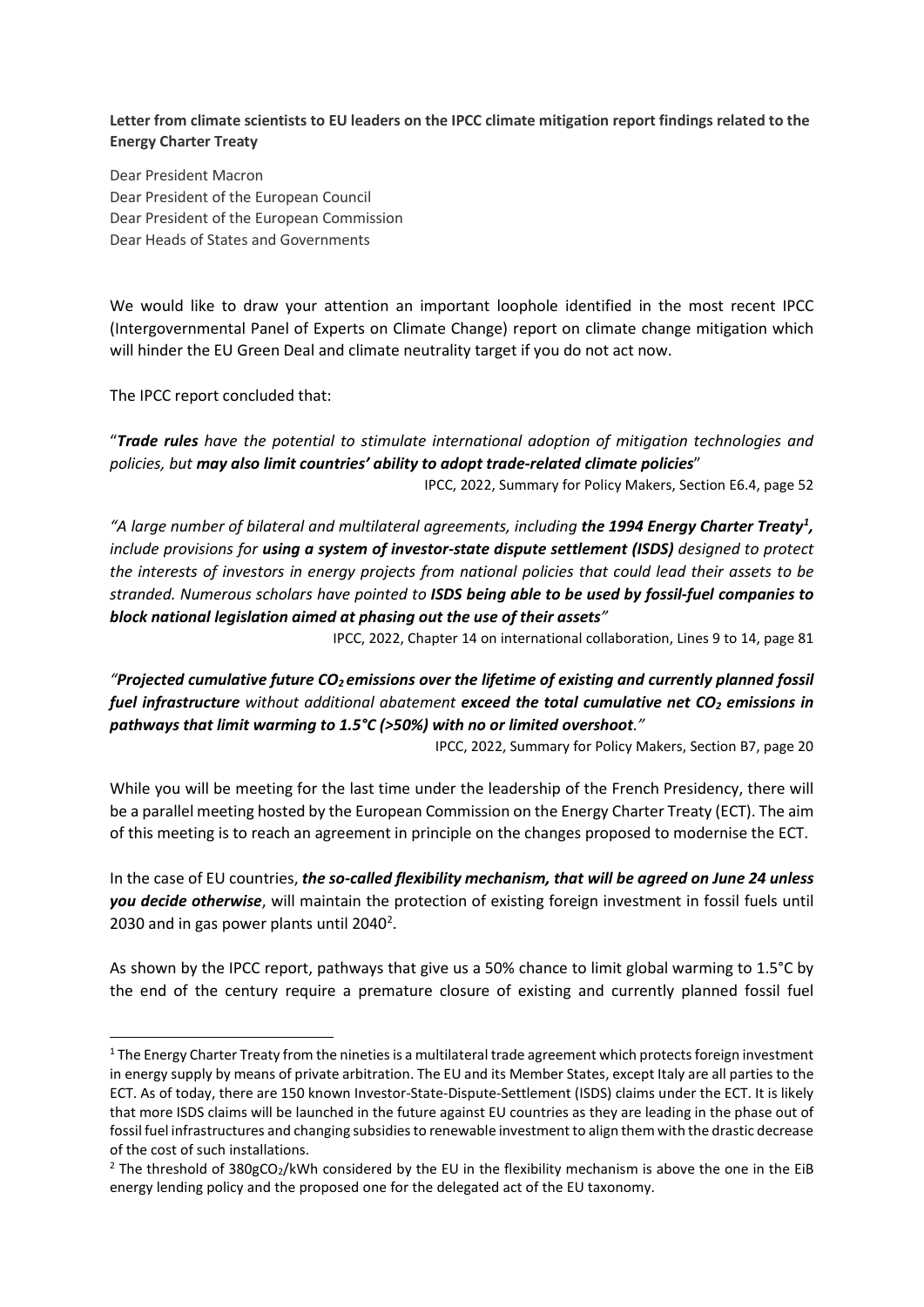infrastructure. If this is not done, cumulative future  $CO<sub>2</sub>$  emissions will be above the remaining carbon budget for the 1.5°C target.

By maintaining in the *modernised* ECT the protection of foreign investment in existing fossil fuels, EU countries will have to choose between keeping the existing fossil fuel infrastructure running until the end of their lifetimes or facing new ISDS claims. Both options will jeopardise the EU climate neutrality target and the EU Green deal.

In these days of climate and energy struggles, the EU climate leadership is more than ever needed to *"make our planet great again*".

We call on the French Presidency to work on the withdrawal of EU countries from the Energy Charter Treaty.

List of signatories: Dr Yamina Saheb, OpenExp, Paris France Dr Jean-Baptiste Sallee, CNRS, Paris, France Dr Valérie Masson-Delmotte, IPSL/LSCE, Gif-sur-Yvette France Dr Gonéri Le Cozannet, BRGM, Orléans, France Dr Christophe CASSOU, CNRS-Cerfacs, France Dr Sophie SZOPA, Laboratoire des Sciences du Climat et de l'Environnement, Paris-Saclay, France Pr Wolfgang Cramer, CNRS, Aix-Marseille University, Académie d'Agriculture de France, Aix-en-Provence, France Dr Céline Guivarch, CIRED, Paris, France Mr Martin Röck, KU Leuven, Leuven, Belgium Dr Philippe Quirion, CNRS, Paris, France Dr Behrang Shirizadeh, Researcher and consultant in Energy Transition,Paris, France Pr Felix Creutzig, TU Berlin & MCC Berlin, Berlin, Germany Pr Hans-O. Poertner, Alfred-Wegener-Institut, Bremerhaven, Germany Mr Aurélien Bigo, Chair Energy and Prosperity, France Dr Magali Reghezza, Geographer, France Pr Julia Steinberger, University of Lausanne, Lausanne, Switzerland Pr Colin Davis, University of Bristol, Bristol, United Kingdom Pr Richard Pancost, University of BristolUnited Kingdom Pr Franziska Müller, University of Hamburg, Hamburg, Germany Pr Jean-Pascal van Ypersele, UCLouvain Louvain-la-Neuve, Belgium Mrs Katharina Bohnenberger, Institute for Socio-Economics, University of Duisburg-Essen, Duisburg, Germany Dr Stuart Capstick, Cardiff University, Bristol, UK Pr Sonia Seneviratne, ETH Zurich, Zurich, Switzerland Pr Thomas Wiedmann, UNSW Sydney, Sydney, Australia Pr Thomas Frölicher, University of Bern, Bern, Switzerland Dr Mauricio Misquero, University of Granada, Granada, Spain Dr David BrownOxford University, Oxford, UK Pr Anthony Patt, ETH Zürich, Zürich, Switzerland Pr Liane G Benning, German Research Centre for Geosciences GFZ, Potsdam, Germany Pr Dargan M. Frierson, University of Washington, Department of Atmospheric Sciences, Seattle, USA Pr Caroline Lear, Cardiff University, Cardiff, United Kingdom